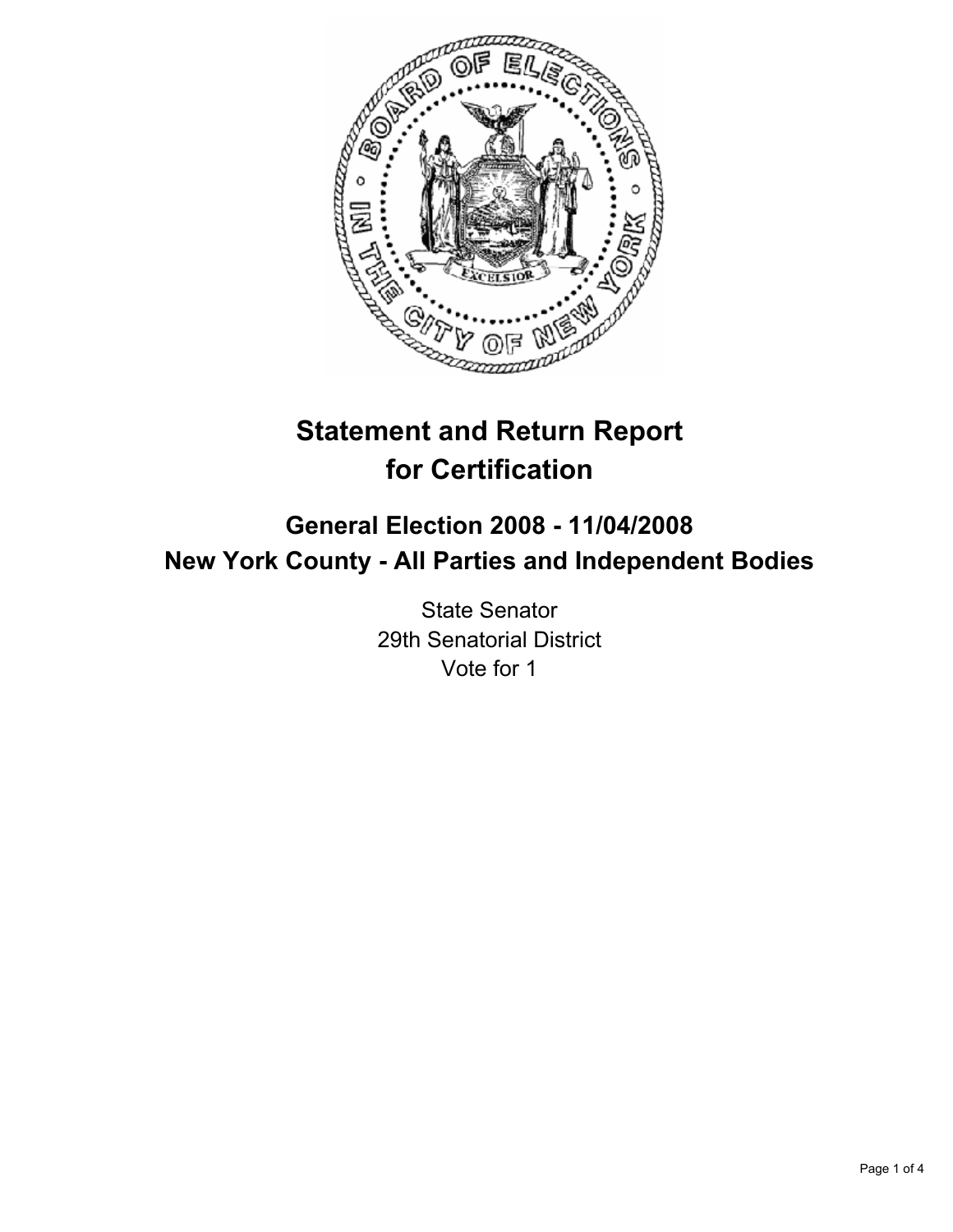

## **Assembly District 66**

| PUBLIC COUNTER                      | 43,444 |
|-------------------------------------|--------|
| <b>EMERGENCY</b>                    | 332    |
| ABSENTEE/MILITARY                   | 2,831  |
| AFFIDAVIT                           | 1,914  |
| <b>Total Ballots</b>                | 50,224 |
| THOMAS K DUANE (DEMOCRATIC)         | 34,081 |
| DEBRA LEIBLE (REPUBLICAN)           | 4,968  |
| THOMAS K DUANE (WORKING FAMILIES)   | 2,356  |
| <b>GEORGE WALLACE (WRITE-IN)</b>    |        |
| <b>GEORGE WASHINGTON (WRITE-IN)</b> |        |
| NADLER (WRITE-IN)                   |        |
| RUTH PAPAZIAN (WRITE-IN)            |        |
| <b>Total Votes</b>                  | 41,409 |
| Unrecorded                          | 8,815  |

**Assembly District 67**

| <b>PUBLIC COUNTER</b>             | 41,491 |
|-----------------------------------|--------|
| <b>EMERGENCY</b>                  | 306    |
| ABSENTEE/MILITARY                 | 2,178  |
| AFFIDAVIT                         | 1,905  |
| <b>Total Ballots</b>              | 47,221 |
| THOMAS K DUANE (DEMOCRATIC)       | 30,267 |
| DEBRA LEIBLE (REPUBLICAN)         | 6,406  |
| THOMAS K DUANE (WORKING FAMILIES) | 1,372  |
| THOMAS GOLDEN (WRITE-IN)          |        |
| <b>Total Votes</b>                | 38,046 |
| Unrecorded                        | 9.175  |

### **Assembly District 74**

| PUBLIC COUNTER                    | 21,017 |
|-----------------------------------|--------|
| <b>EMERGENCY</b>                  | 25     |
| ABSENTEE/MILITARY                 | 1,017  |
| <b>AFFIDAVIT</b>                  | 747    |
| <b>Total Ballots</b>              | 23,209 |
| THOMAS K DUANE (DEMOCRATIC)       | 14,573 |
| DEBRA LEIBLE (REPUBLICAN)         | 3,239  |
| THOMAS K DUANE (WORKING FAMILIES) | 878    |
| NO (WRITE-IN)                     |        |
| OPRAH WINFREY (WRITE-IN)          |        |
| RON MAYER (WRITE-IN)              |        |
| <b>Total Votes</b>                | 18,693 |
| Unrecorded                        | 4,516  |
|                                   |        |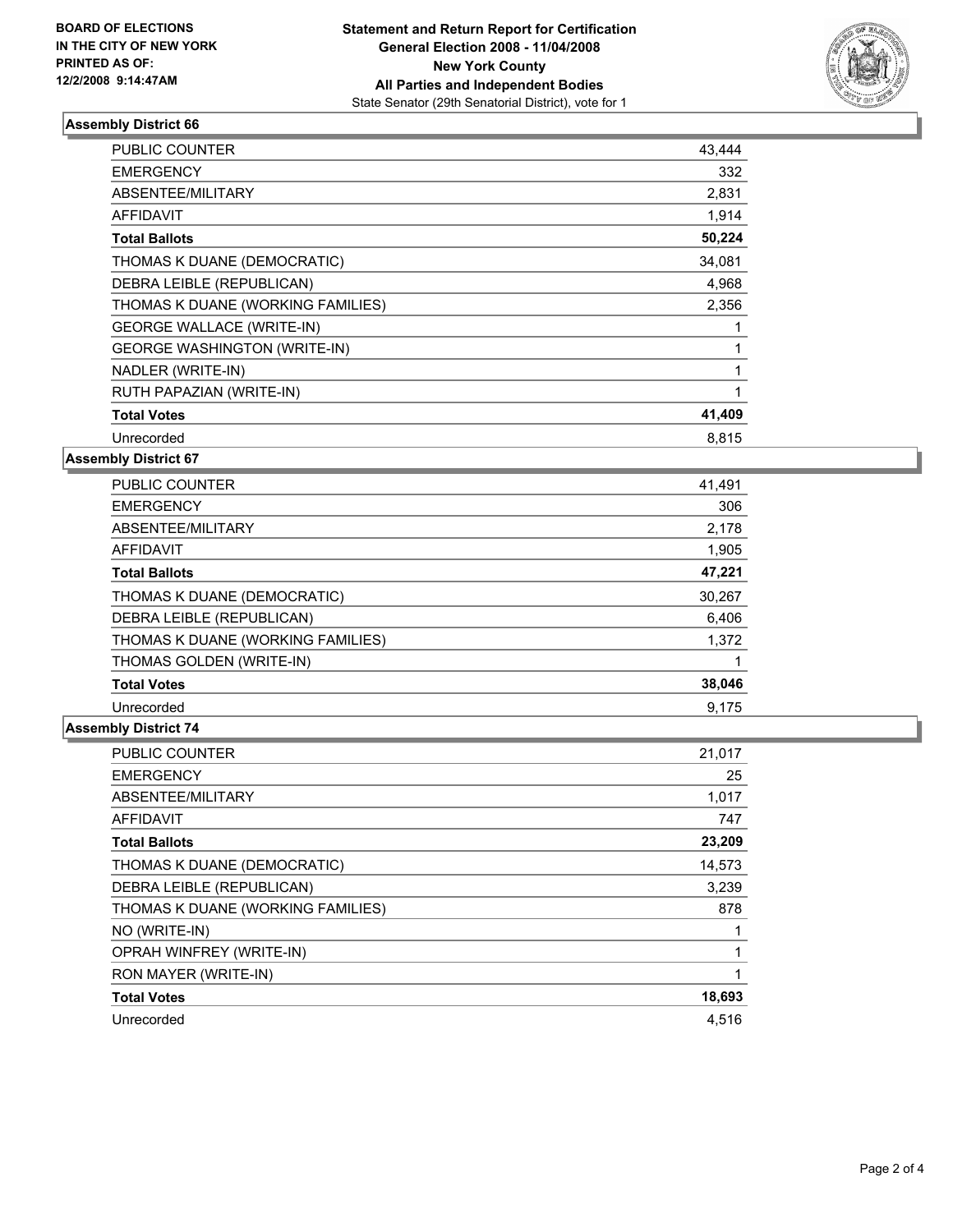

#### **Assembly District 75**

| PUBLIC COUNTER                    | 37,644 |
|-----------------------------------|--------|
| <b>EMERGENCY</b>                  | 312    |
| ABSENTEE/MILITARY                 | 2,103  |
| AFFIDAVIT                         | 1,854  |
| <b>Total Ballots</b>              | 42,913 |
| THOMAS K DUANE (DEMOCRATIC)       | 28,881 |
| DEBRA LEIBLE (REPUBLICAN)         | 4,395  |
| THOMAS K DUANE (WORKING FAMILIES) | 1,695  |
| CHUCK ZLATKIN (WRITE-IN)          |        |
| LUCY MARTINEZ (WRITE-IN)          |        |
| RIGHT-TO-LIFE (WRITE-IN)          |        |
| <b>Total Votes</b>                | 34,974 |
| Unrecorded                        | 7.939  |